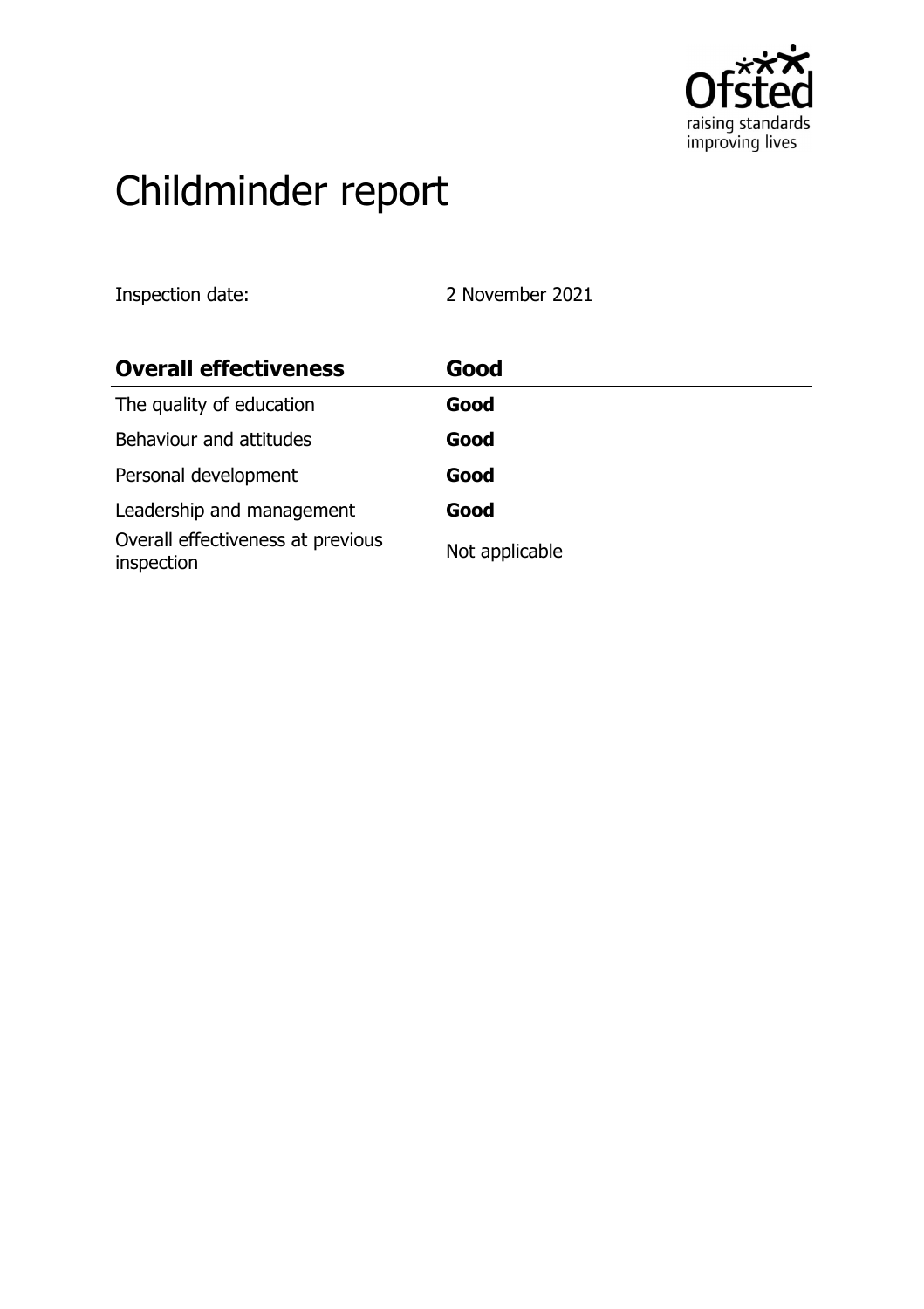

# **What is it like to attend this early years setting?**

#### **The provision is good**

The childminder provides a safe, warm and welcoming environment for the children. She provides a good range of toys and resources. Children are content and comfortable in the childminder's home. They explore their interests with confidence as they independently choose their favourite toys. Children have daily access to the outdoors. Their learning is extended in the range of outdoor activities provided. For example, children enjoy using pots and pans from the mud kitchen as musical instruments.

Children, including babies, have formed close, caring relationships with the childminder. They consistently seek her out to join in their play or to read books to them. The childminder has a kind and gentle manner. She provides cuddles and reassurance when older children need it or when babies wake from a sleep. Children behave well. They play harmoniously together and form close friendships. The childminder has high expectations and encourages children to use good manners.

The childminder builds good relationships with the families of children who attend. Parents are currently not permitted inside the childminder's home due to COVID-19 restrictions. However, children leave their parents confidently at the door and wash their hands on arrival.

## **What does the early years setting do well and what does it need to do better?**

- $\blacksquare$  The childminder knows the children well. She monitors their progress over time to ensure that what she offers helps them to continue their learning and development in all areas. The childminder quickly identifies where children need additional support. She is proactive in working in partnership with other professionals and parents to ensure that all children make good progress.
- $\blacksquare$  The childminder gets down to children's level and joins in with their play, and learning. She challenges them well according to their developmental stage. For instance, the childminder encourages children to recognise colours and shapes within the environment. However, occasionally, she does not always allow younger children time to think and answer questions to support their communication and language skills further.
- $\blacksquare$  All children, including babies, explore books which helps them to develop a love of reading from a very early age. The childminder adapts the stories she reads. For example, she names the vegetables in a book. This not only captures babies' interests, but they also relish the close contact with the childminder.
- $\blacksquare$  Children enjoy outings to local places of interest, which enables them to be active and develop a healthy lifestyle. Babies also enjoy daily fresh air. They excitedly babble as they crawl around the garden and investigate leaves, and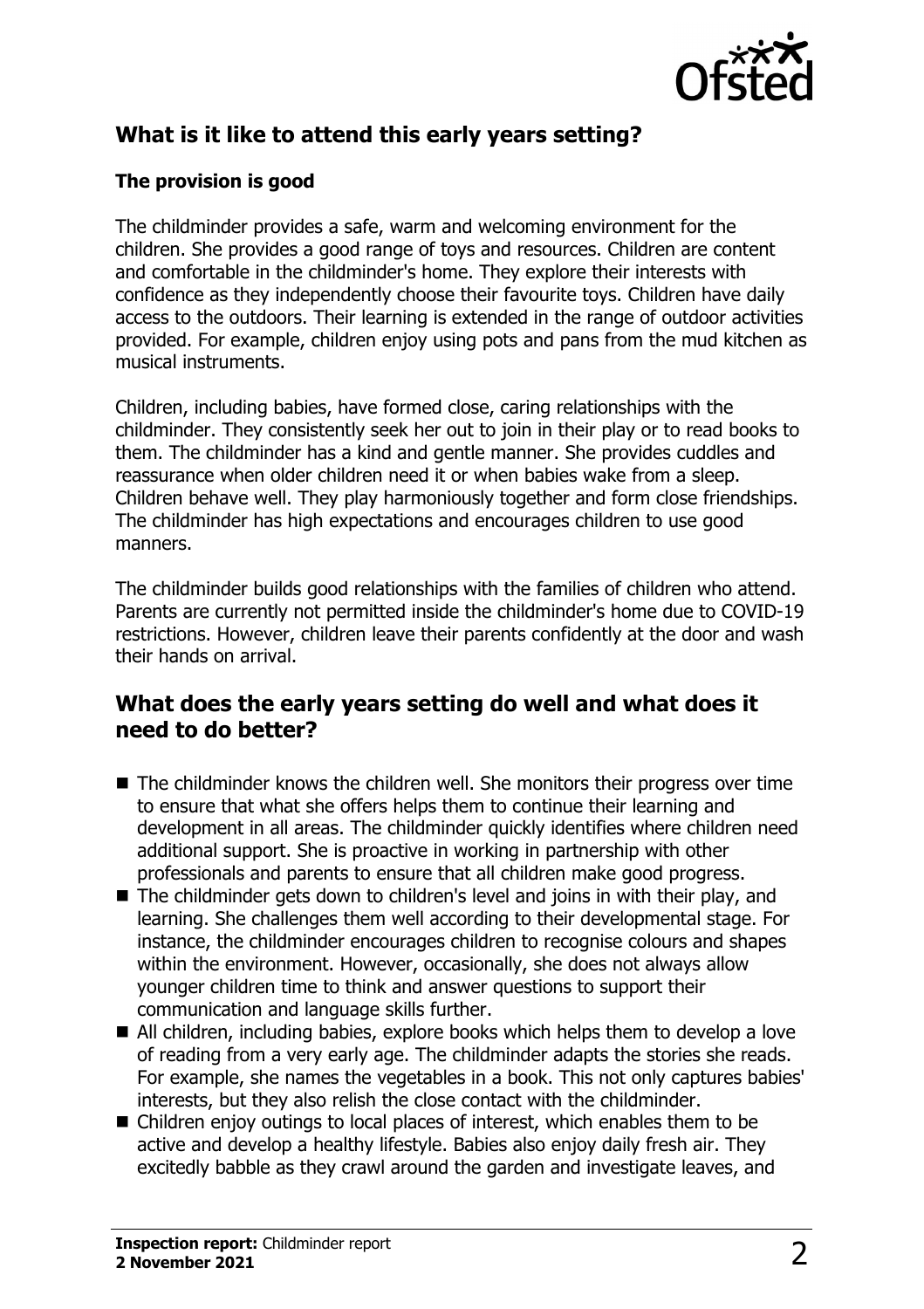

small puddles of water. When babies are learning to walk, the childminder ensures they have space to pull themselves up to standing and have access to equipment to use to walk along.

- $\blacksquare$  The childminder takes opportunities to challenge gender stereotypes. For instance, she tells young children that boys can like the colour pink and girls can like blue. The childminder encourages children to be themselves and be accepting of others. She regularly joins other childminders in the local area for joint activities. This gives children the opportunity to develop their social skills and build relationships in a wider context.
- $\blacksquare$  Children learn increasing independence. The childminder supports the children to wash their hands and put on their shoes. She encourages them to use different tools, such as a knife, to carefully chop their banana into slices at snack time and praises them for their achievements. This helps to build their selfesteem.
- Partnerships with parents are strong. Parents speak highly of the care and learning their children receive. They comment favourably about the childminder being 'approachable, warm and professional'. The childminder works with parents to help them to understand how they can support their child's learning. She shares ideas with parents about activities that they can do at home with their child.
- $\blacksquare$  The childminder enjovs her work. She is reflective of her practice and is keen to develop her own knowledge and skills. The childminder networks with other childminders in the local area to enhance her practice and share ideas. She keeps up to date with mandatory training and attends courses offered by the local authority to enhance her knowledge.

# **Safeguarding**

The arrangements for safeguarding are effective.

The childminder has a secure understanding of how to keep children safe. She is vigilant about the signs that might indicate a child is at risk of harm. The childminder has appropriate procedures in place for reporting concerns about children and adults to the appropriate authorities. She uses risk assessment to ensure that she maintains a safe and secure home for children. The childminder has safety measures in place to prevent any accidents and supervises children well to protect them from harm.

## **What does the setting need to do to improve?**

#### **To further improve the quality of the early years provision, the provider should:**

 $\blacksquare$  strengthen the way questions are used to provide younger children with time to think and reply to questions to support their communication and language development even further.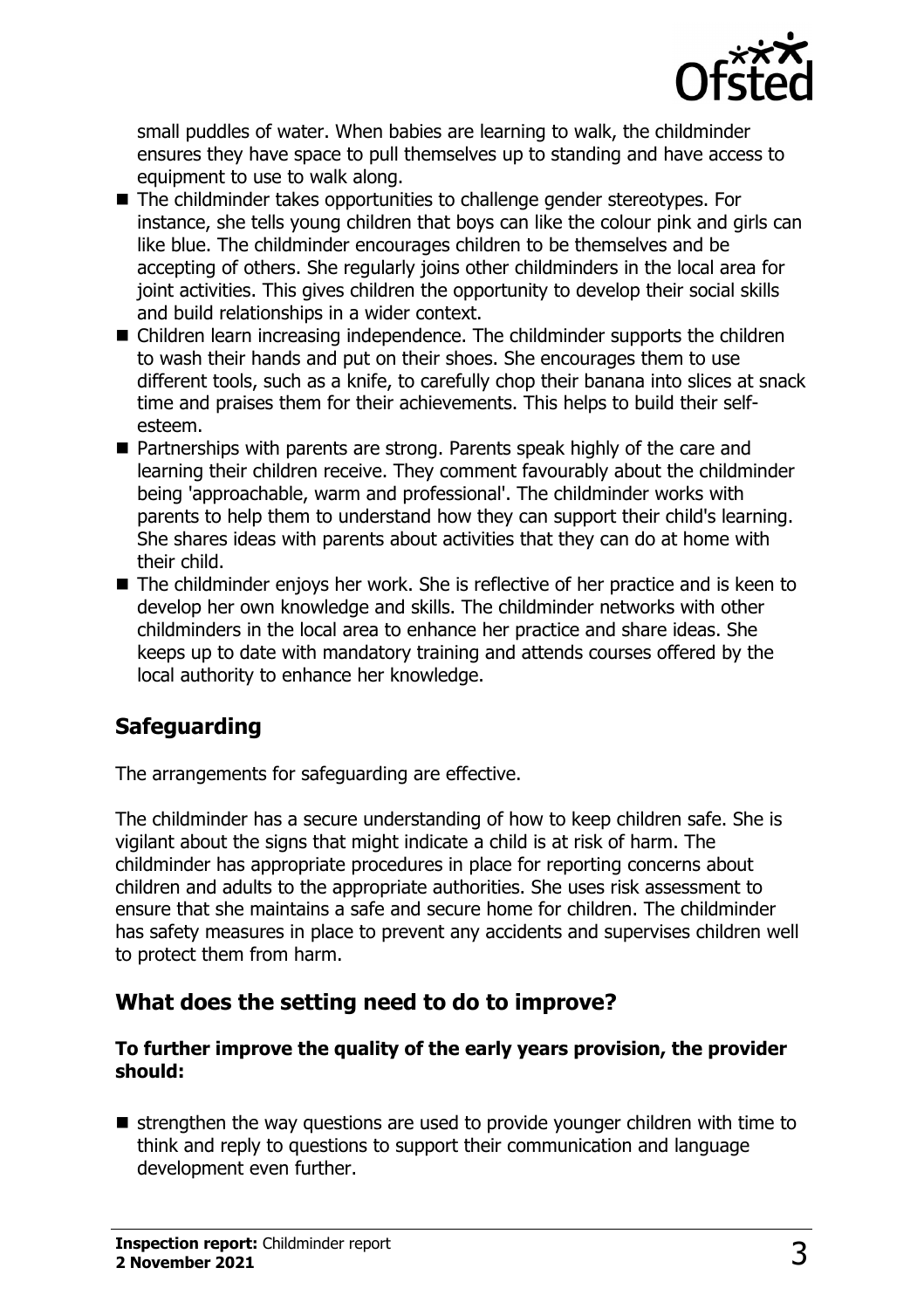

| <b>Setting details</b>                         |                                                        |
|------------------------------------------------|--------------------------------------------------------|
| Unique reference number                        | 2516206                                                |
| <b>Local authority</b>                         | Dorset                                                 |
| <b>Inspection number</b>                       | 10207629                                               |
| <b>Type of provision</b>                       | Childminder                                            |
| <b>Registers</b>                               | Early Years Register, Compulsory Childcare<br>Register |
| Day care type                                  | Childminder                                            |
| Age range of children at time of<br>inspection | $0$ to $8$                                             |
| <b>Total number of places</b>                  | 3                                                      |
| Number of children on roll                     | 8                                                      |
| Date of previous inspection                    | Not applicable                                         |

## **Information about this early years setting**

The childminder registered in 2019. She lives in Ferndown in Dorset. She is open Monday to Friday, from 7.30am to 6pm, all year round. She provides funded early education for four-year-old children. She holds an appropriate childcare qualification at level 3.

## **Information about this inspection**

**Inspector**

Rachel Cornish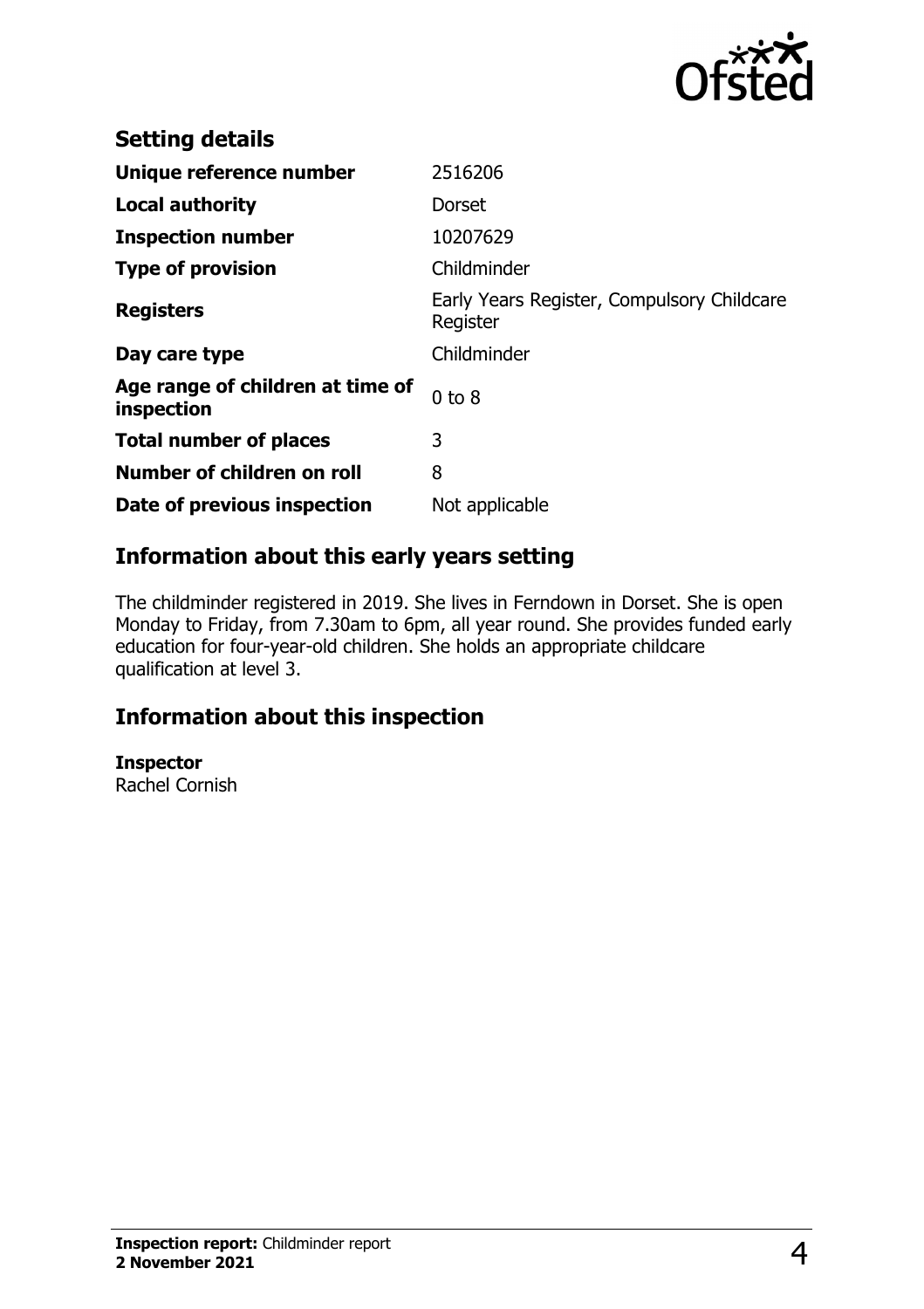

#### **Inspection activities**

- $\blacksquare$  This was the first routine inspection the provider received since the COVID-19 pandemic began. The inspector discussed the impact of the pandemic with the provider and has taken this into account in their evaluation of the provision.
- $\blacksquare$  The childminder showed the inspector the areas of her home that children access. They discussed how the childminder organises her setting and plans the curriculum and experiences for children.
- $\blacksquare$  The inspector observed children and the childminder taking part in activities and assessed the impact this has on children's learning. The inspector and the childminder reflected on a learning experience for children.
- $\blacksquare$  The inspector carried out a joint observation with the childminder to evaluate the quality of teaching.
- $\blacksquare$  The inspector took account of the views of parents from written feedback provided.
- Discussions were held with the childminder at appropriate times during the inspection.

We carried out this inspection under sections 49 and 50 of the Childcare Act 2006 on the quality and standards of provision that is registered on the Early Years Register. The registered person must ensure that this provision complies with the statutory framework for children's learning, development and care, known as the early years foundation stage.

If you are not happy with the inspection or the report, you can [complain to Ofsted](http://www.gov.uk/complain-ofsted-report).